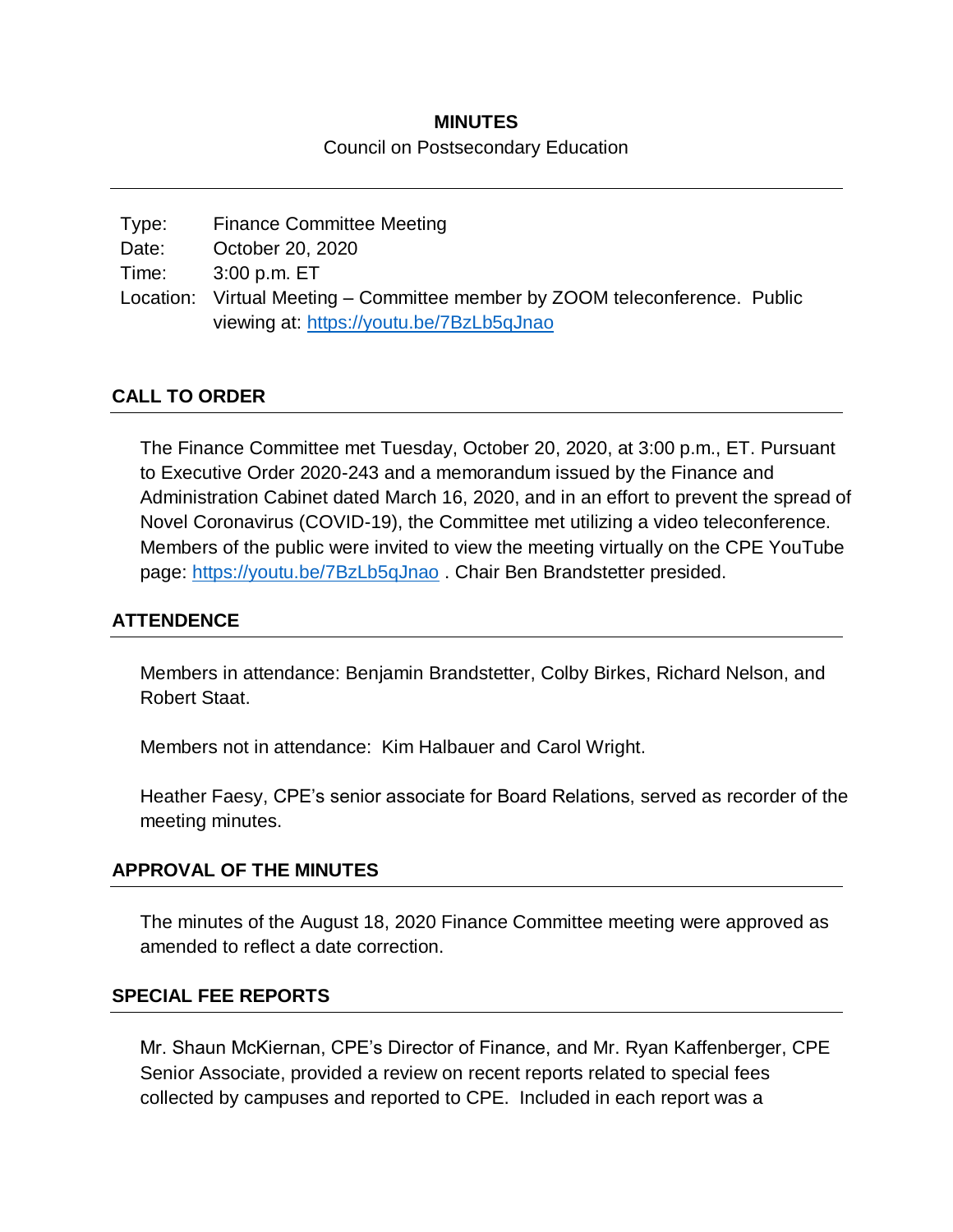narrative of the projects funded using the fees as well as details of fee revenues and uses. Reports on the following were provided:

- 1) Special Use Fees Campuses include University of Louisville, Eastern Kentucky University, Morehead State University, Northern Kentucky University, and Western Kentucky University.
- 2) Asset Preservation Fees Campuses include Eastern Kentucky University, Kentucky State University, Morehead State University, and Murray State University. A separate report on upcoming capital projects to be funded at Murray State University was also provided.
- 3) KCTCS Agency Bond Fee As authorized by the BuildSmart initiative included in the 2014-16 budget bill.

# **INTERIM CAPITAL PROJECT PROPOSALS – FOR APPROVAL**

Mr. McKiernan presented two interim capital project proposals from the University of Louisville.

- 1) J.B. Speed School of Engineering The University requested authorization to use \$18.7 million in agency funds to renovate and upgrade the J.B. Speed School of Engineering building. Work includes upgrading the building's HVAC system as well as other mechanical improvements to other building systems prior to any aesthetic improvements.
- 2) UofL Medical Tower-55A Vivarium The University requested authorization to use \$8.0 million to renovate the 8th and 9th floors of Medical Tower-55A. The project would be federally-funded by a grant from the National Institutes of Health.

MOTION: Mr. Nelson moved the Finance Committee approve the interim project requests as presented and recommend approval by the Council at its November 13, 2020 meeting. Mr. Birkes seconded the motion.

VOTE: The motion passed.